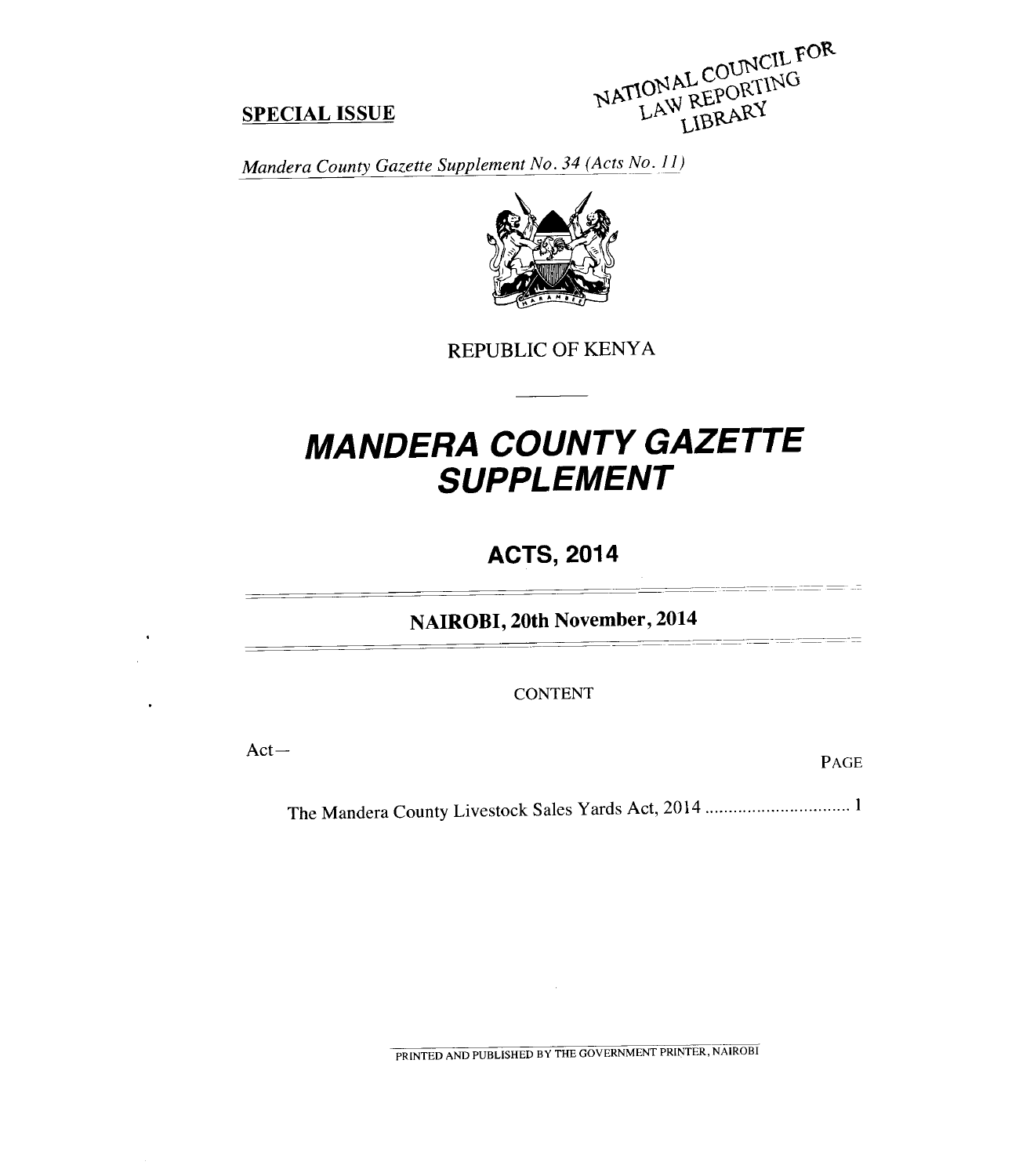## **THE MANDERA COUNTY LIVESTOCK SALES YARD ACT, 2014 ACT, 2015**

## **No. 11 of 2014**

*Date of Assent: 10th November, 2014* 

*Date of Commencement: 1st December, 2014* 

## **ARRANGEMENT OF SECTIONS**

#### *Section*

- *1— Short* Title
- 2—Interpretation
- 3— Power of the County Service Board

## **PART II —LICENSING**

- 4—Application for a license
- 5—Grounds for refusal to issue a license and for license suspension and revocation
- 6—Records and documents
- 7—Duration and Renewal of license
- 8—License Fee
- 9 Appeal
- 10—Livestock sales yard days

## **PART III—ADMINISTRATION**

- 11—Powers and Duties of Inspectors
- 12— Warrant
- 13—Stalls
- 14—Allocation of stalls to regular traders
- 15—Allocation of stalls to casual traders
- 16—Maintenance of stalls

## **PART IV—TRANSPORTATION OF LIVESTOCK TO THE LIVESTOCK SALES YARD**

*17* —Factors to consider *when* transporting livestock

18—Offence and Penalty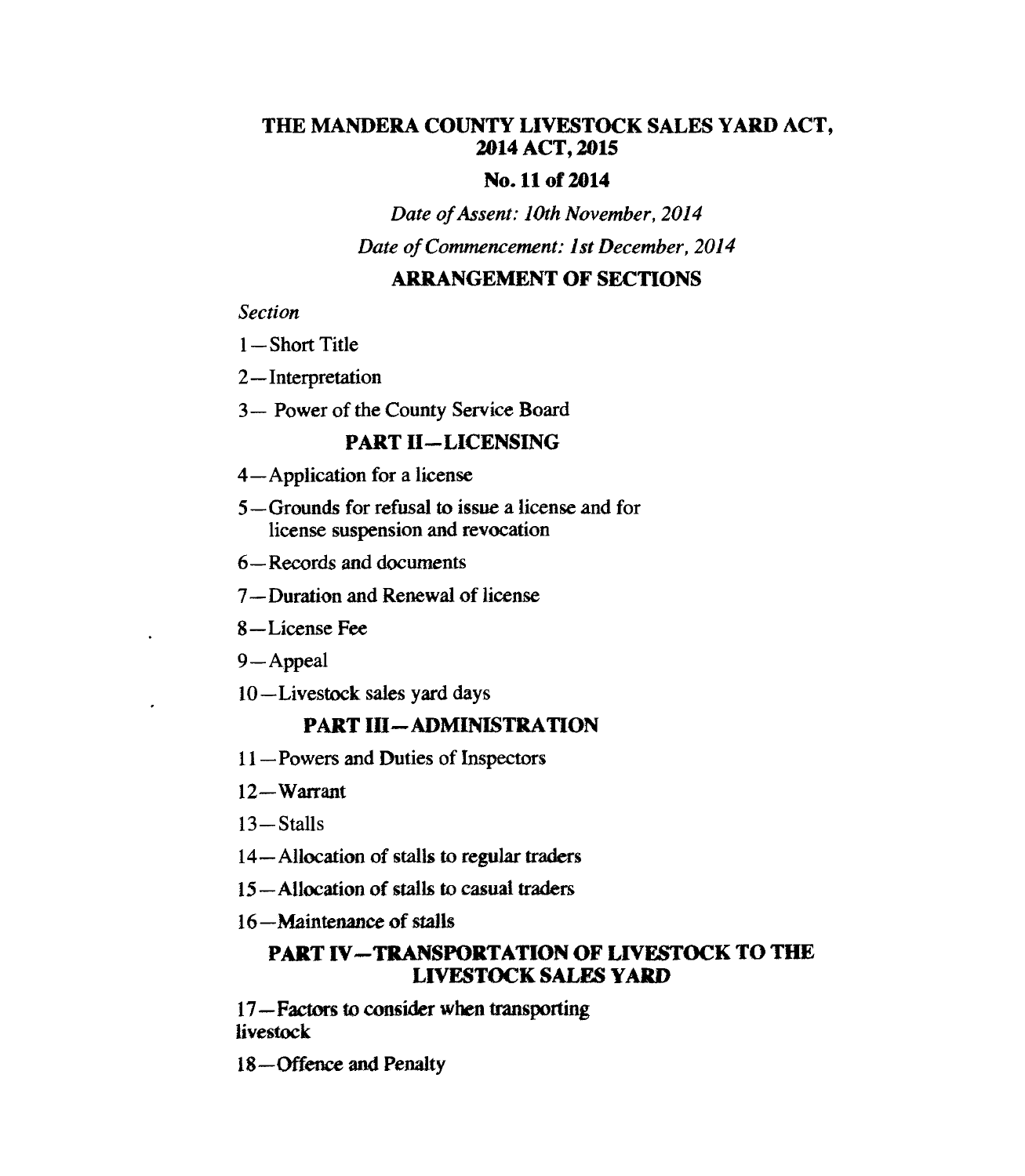## **PART V—WELFARE OF LIVESTOCK IN THE LIVESTOCK SALES YARD PLACE**

- 19—Unfit livestock
- 20—Protection of livestock from injury or unnecessary suffering
- 21—Handling and tying of livestock
- 22—Control of livestock
- 23—Penning and caging of livestock
- 24—Feeding and watering of livestock
- 25—Provision of lighting and bedding
- 26—Restriction on the sale of calves
- 27 —Types of sale

## **PART VI—GENERAL PROVISIONS**

- 28 —Regulations
- 29—General penalty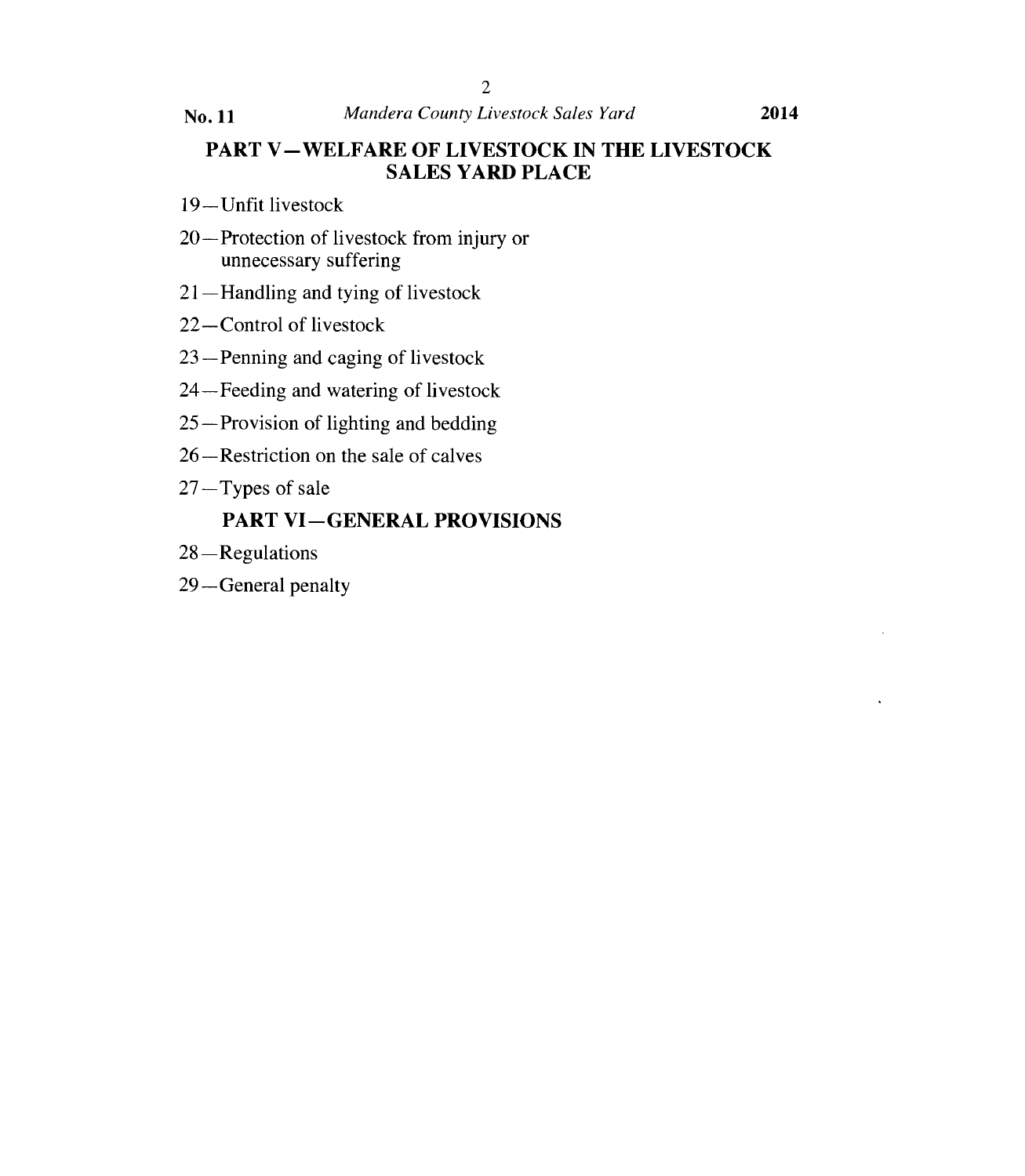**2014** *Mandera County Livestock Sales Yard* **<b>No. 11** 

#### **THE MANDERA LIVESTOCK SALES YARD ACT, 2014**

**AN ACT of Mandera County Assembly to provide for the establishment and control of Livestock Sales Yards and for connected purposes** 

#### **PART I—PRELIMINARY**

1. This Act may be cited as the Mandera County Livestock Sales Yard Act, 2014.

2. In this Act, unless the context otherwise requires

"auctioneer" means any person who conducts an auction by announcing the lots and controlling the bidding;

"calf' means any bovine animal under twelve weeks of age;

"casual trader" means a trader in livestock who is not a regular trader;

"livestock" means all domestic animals including cattle, goats, sheep, Camel and poultry;

"livestock sales yard" means any place where livestock is assembled for sale;

"regular trader" means a person licensed to trade in livestock under this Act.

"unfit livestock" includes an infirm, diseased, ill and injured animals.

> Power of the County Service Board.

3. (1) The County Public Service Board may designate veterinary officer, livestock health officer with meat inspection certificate and only where there are gaps qualified health inspectors qualified person to be an animal inspector for purposes of this Act. means appointed to inspect meat or products

(2) The Board may appoint such other officers as may be necessary for proper implementation of this Act.

#### **PART II—LICENSING**

4. (1) A person shall not hold, operate, manage or use on a livestock sales yard in the County without a valid

Short title

Interpretation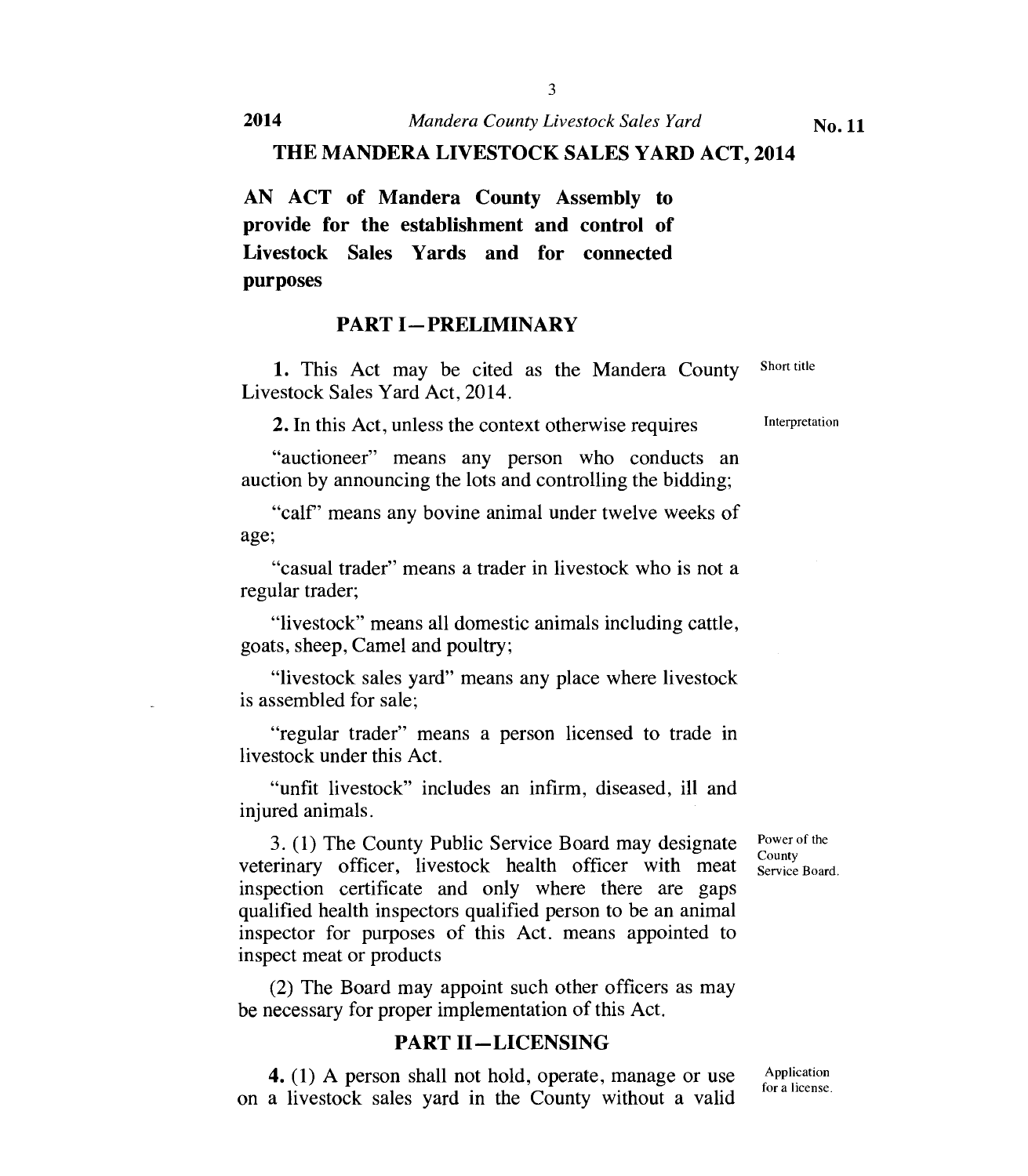**license issued pursuant to the provisions of this Act.** 

**(2) The application for a license shall be in the prescribed form and shall be issued under the seal of the county.** 

**(3) A license shall set out the following particulars** —

- (a) the name of the operator of the livestock sales yard;
- (b) the location of the establishment of premises;
- (c) the type or kinds of livestock to be handled, sold or exchanged;
- (d) a description of the facilities to be used in conducting such a livestock sales yard;
- (e) the name of the accredited veterinarian who will supervise such livestock sales yard; and

Grounds for refusal to issue a license and for license suspension and revocation The county director for livestock may refuse to issue or to renew a license or may suspend or revoke a license on any one or more of the following grounds —

- (a) violation of any provision of this Act, order, or regulation issued hereunder;
- (b) selling or exchanging stolen or mortgaged livestock without authority from the owner or mortgagee;
- (c) failing to meet any prescribed measures on sanitation of the yard, housing, holding, and feeding of livestock;
- (d) in the case of livestock weighed on the licensee's scales and sold by weight, knowingly quoting incorrect weights or failing to have his scales regularly inspected and tested;
- (e) failing to pay for livestock after sale; and
- (f) being insolvent as determined by the court.

**5.** (1) Each operator of **a** livestock sales yard shall keep the following records for each lot of livestock consigned to or sold through such livestock sales yard—

Records and documents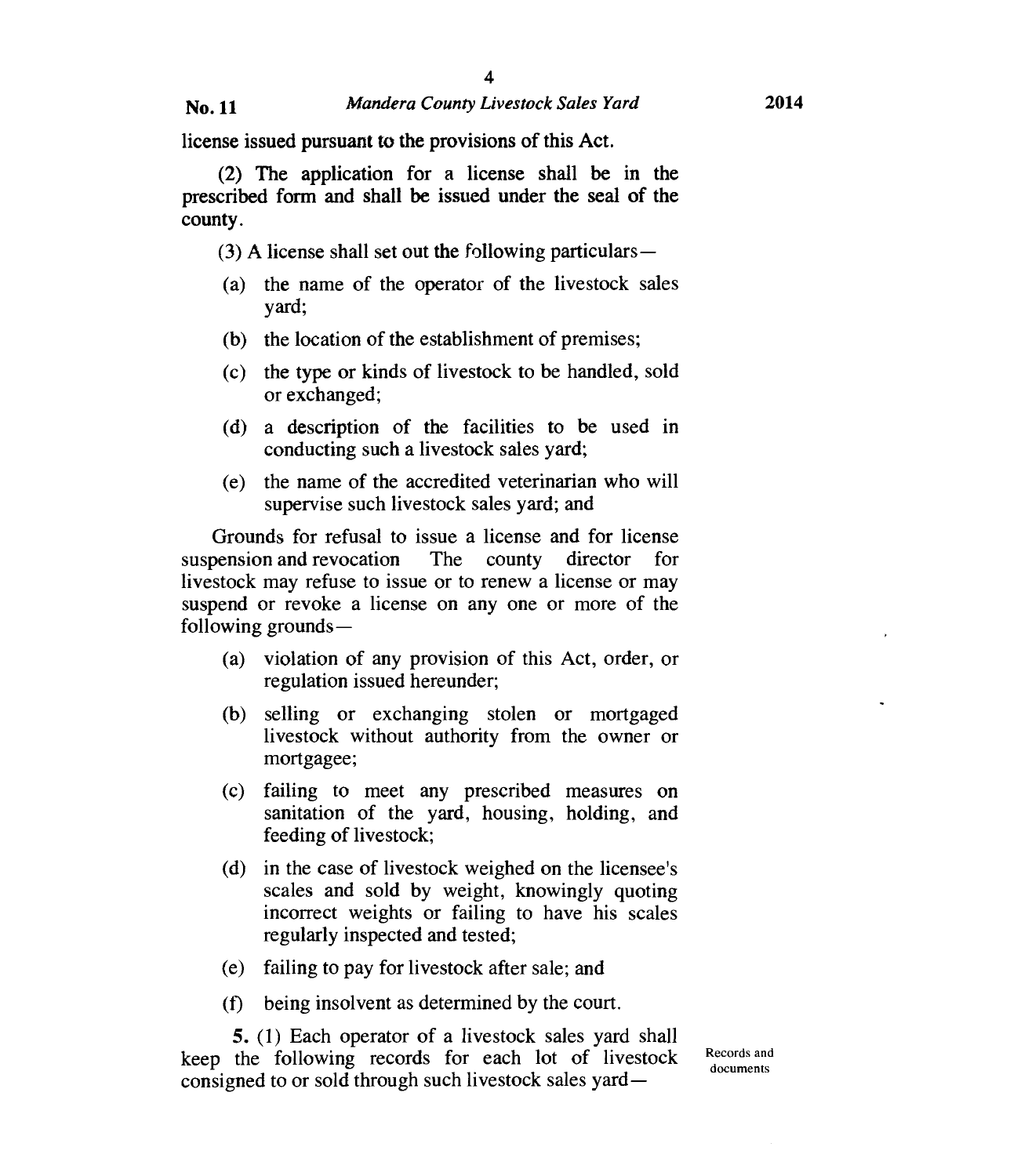#### **2014** *Mandera County Livestock Sales Yard*

- (a) The name and address of the consignor;
- (b) A description of the livestock, which includes the kind, approximate age, the sex, and any marks, brands or other distinguishing or identifying marks;
- (c) The method by which the livestock was delivered to the livestock sales yard and, in the case of livestock delivered by motor vehicle registration number;
- (d) The name and address of the purchaser of such livestock;
- (e) The price for which the livestock was sold or exchanged and the commission or other fees charged by the livestock sales yard; and

(f) Any health certificates.

(2) Such records shall be kept by the operator of a livestock sales yard at the establishment or premises where the sale is held and conducted or such other convenient place as may be approved by the Governor.

(3) Such records shall be open for inspection by the Inspector at all reasonable times and shall be retained and preserved for a period of at least 2 years.

6. The license shall be valid for two years.

(2) After the expiry of a license, the Veterinary director may renew a license upon application.

7. The County Assembly shall determine the applicable license fee from time to time.

8. Any person who is aggrieved by the decision of the Inspector under this Act may appeal to the court.

9. The county executive shall publish in the county gazette, the days of the week when owners shall come to sell their livestock in the livestock sales yard.

Duration and renewal of license

License fee

Appeal

Livestock sales yard days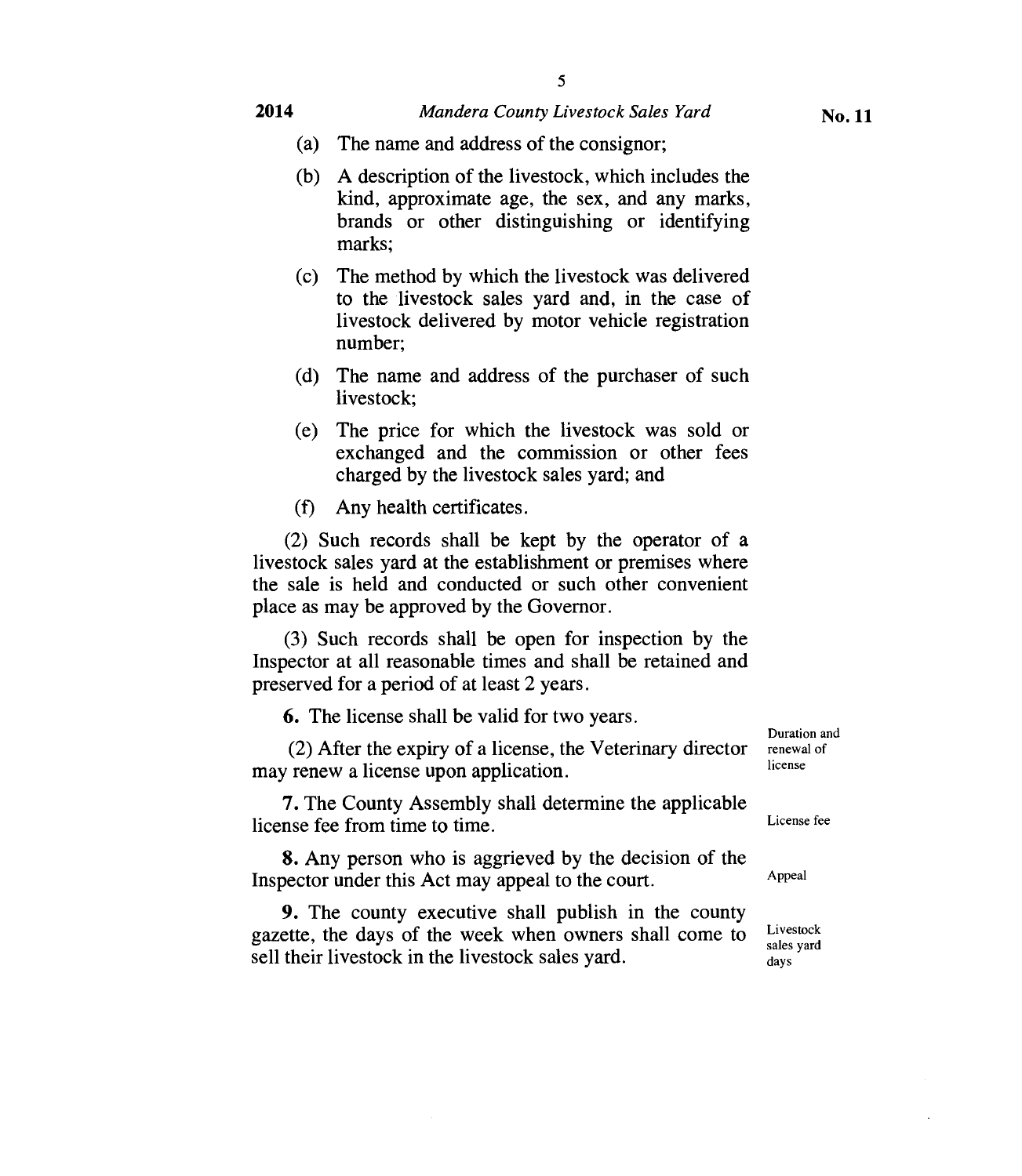#### PART III—ADMINISTRATION

- 10. (1) The Inspector shall— Powers and
- (a) ensure that livestock sales yards conform to the  $\frac{du \text{ties of}}{\text{lines of}}$ requirements under this Act;
- (b) ensure that only licensed traders operate sale yards;
- (c) enforce the rules to protect animals during transportation;
- (d) ensure that the health and safety measures prescribed in this Act are complied with; and
- (e) ensure that the animals transported to the livestock sales yards meet the required standards.

 $(2)$  The Inspectors shall have the power to —

- (a) recommend the issuance licenses upon inspection of the sale yards;
- (b) enter and inspect any livestock sales yard for the purpose of ensuring compliance with this Act;
- (c) seize and confiscate any documents suspected to be forged or fraudulently obtained;
- (d) seize and confiscate any sick, stolen and abandoned animals;
- (e) destroy any sick animals as per the regulations;
- (f) return any stolen or abandoned livestock to their owners with the consent of the court;
- (g) close any livestock sales yard which does not comply with the standards set out under this Act or any other Act.

**11.** (1) Subject to Section 11 (2) (b), an Inspector may search and obtain a search warrant from a court within the county to entry warrant. enter and search a livestock sales yard that is in contravention with the provisions of this Act.

(2)An Inspector may enter and search a livestock sales yard without a search warrant where he has reason to believe that the owner of the livestock sales yard is in contravention with the provisions of this Act or regulations.

(3) Subject to sub- section **(1)** and (2) the Inspector may seize and confiscate any records or sick, stolen or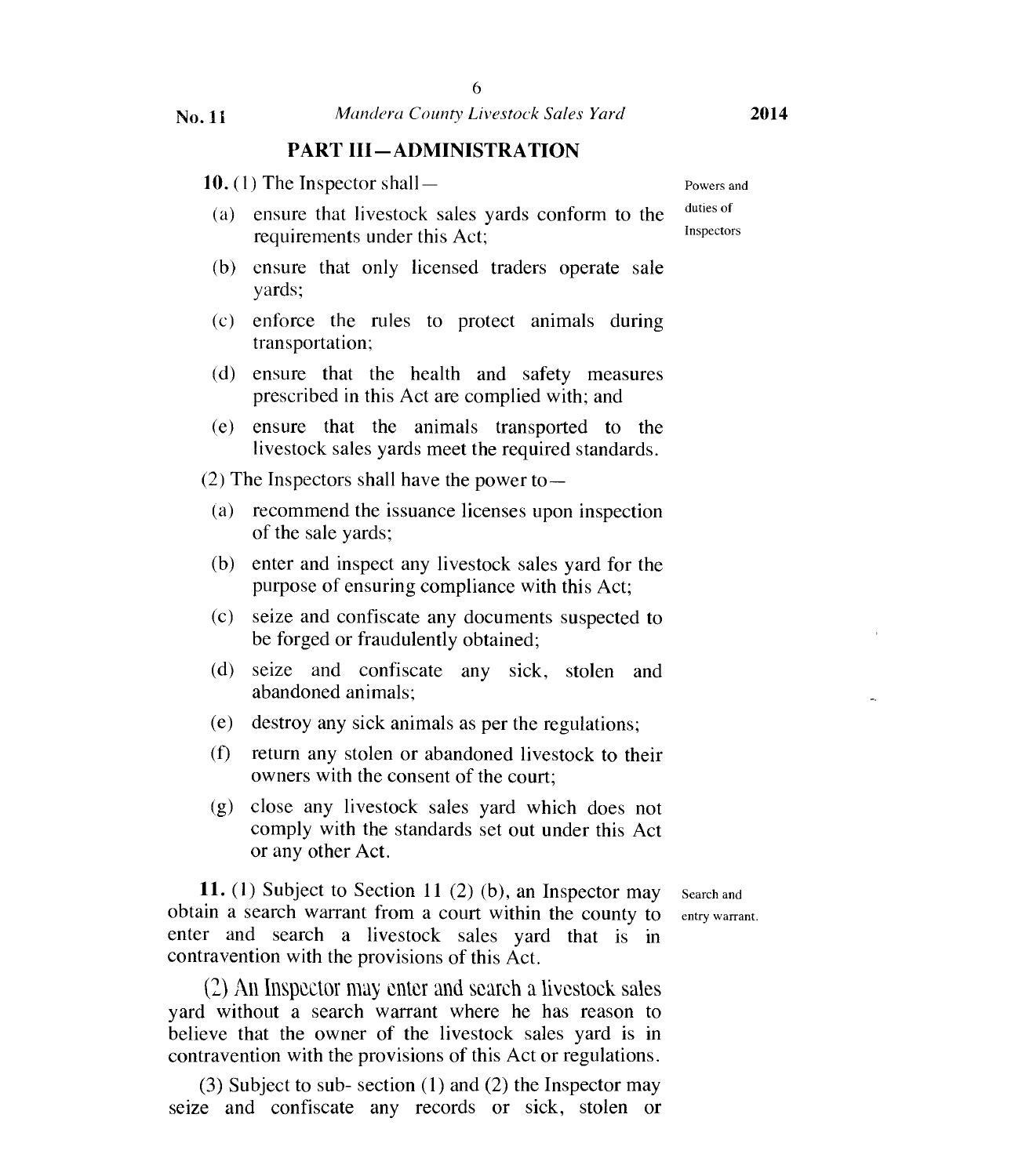abandoned livestock found in the livestock sales yard.

(4) The Inspectors and the inspection should comply with the provisions of this Act.

**12.** (1) The County Government shall construct stalls in stalls the livestock sales yard.

(2) Where the livestock sales yard is privately owned, the owner shall construct the stalls.

Allocation of stalls to regular traders (1) Any person may apply to the Inspector for the allocation of a stall in a livestock sales yard.

(2) The Inspector shall charge an annual fee which shall be determined by the County Assembly for regular traders in the livestock sales yard.

(3) An Inspector may reserve a stall for a regular trader on the trading day until 9am.

(4) Where a regular trader fails to turn up at 9am on a trading day, the Inspector may allocate the reserved stall to a casual trader.

(5) Where a regular trader shall be absent from their allocated stall for more than a month the regular trader shall be required to notify the Inspector of the absence.

(6) Subject to subsection (5) an Inspector may allocate a stall to a casual trader for the duration of absence of the regular trader.

Allocation of stalls to casual traders An Inspector may grant a casual trader the use of a stall on the appointed livestock sales yard days upon payment of the prescribed fee to be determined by the County Assembly.

**13.** (1) The owner of the stall shall — Maintenance

- (a) not assign the allocated stall to another person; of stalls.
- (b) keep the stall in good condition; and
- (c) ensure that the stall is clean at the end of the trading day.

## **PART IV—TRANSPORTATION OF LIVESTOCK TO THE LIVESTOCK SALES YARD**

cause injury or unnecessary suffering to them and the **14.** Livestock shall be transported in away that will not Factors to consider when following shall be taken into consideration during livestock. transportation —

Factors to transporting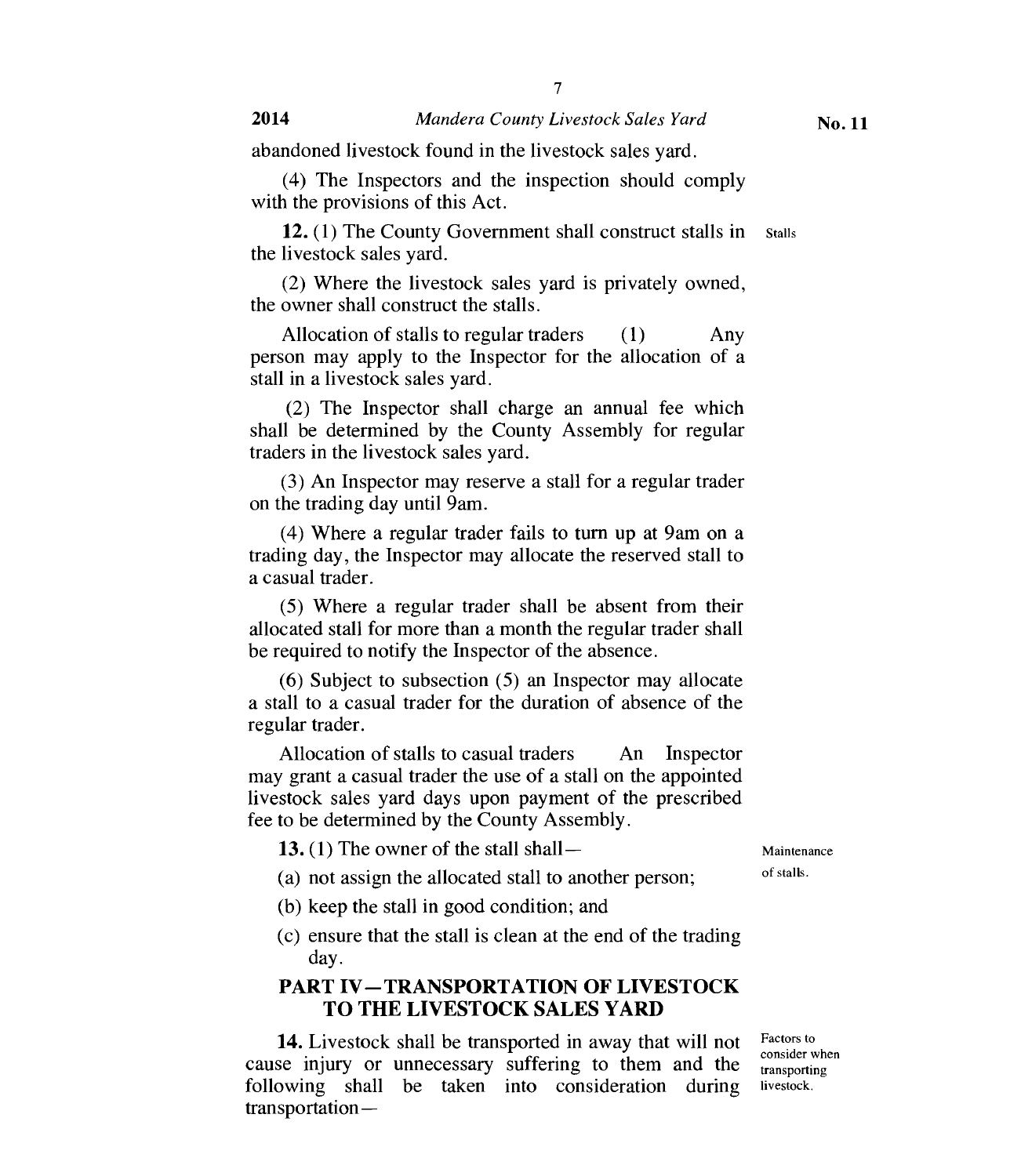- (a) ensure that animals are fit to travel;
- (b) ensure that vehicle loading and unloading facilities are constructed and maintained to avoid injury and suffering;
- (c) ensure that those handling livestock are competent and do not use violence or any methods likely to cause fear, injury or suffering;
- (d) provide sufficient floor, space and height allowance; and
- (e) facilitate the provision of water, feed and rest as needed.

15. Any person who transports livestock contrary to the provisions of this Act commits an offence and shall on conviction be liable to imprisonment for a term not exceeding three months or to a fine of one hundred thousand shillings.

#### **PART V—WELFARE OF LIVESTOCK IN THE LIVESTOCK SALES YARD PLACE**

16. (1) No person shall permit an unfit animal to be exposed for sale in a livestock sales yard.

(2) No person shall permit an animal to be exposed for sale in a livestock sales yard if it is likely to give birth while it is there

17. (1) No person shall cause or permit any injury or unnecessary suffering to an animal in a livestock sales yard.

(2) Without prejudice to the generality of sub-section (1) above, it shall be the duty of any person in charge of livestock to ensure that no injury or unnecessary suffering is caused by —

- (a) The animal being exposed to adverse weather;
- (b) Inadequate ventilation being available for the animal;
- (c) The animal being hit or poked by any instrument or any other thing; or
- (d) Any other cause.

**18.** (1) Subject to paragraph  $(3)$  of this subsection, no person shall handle an animal in a livestock sales yard by —

- (a) Lifting it off the ground;
- (b) Dragging it along the ground; or

Protection of livestock from injury or unnecessary suffering

Offences and penalty

Unfit livestock.

Handling and tying of livestock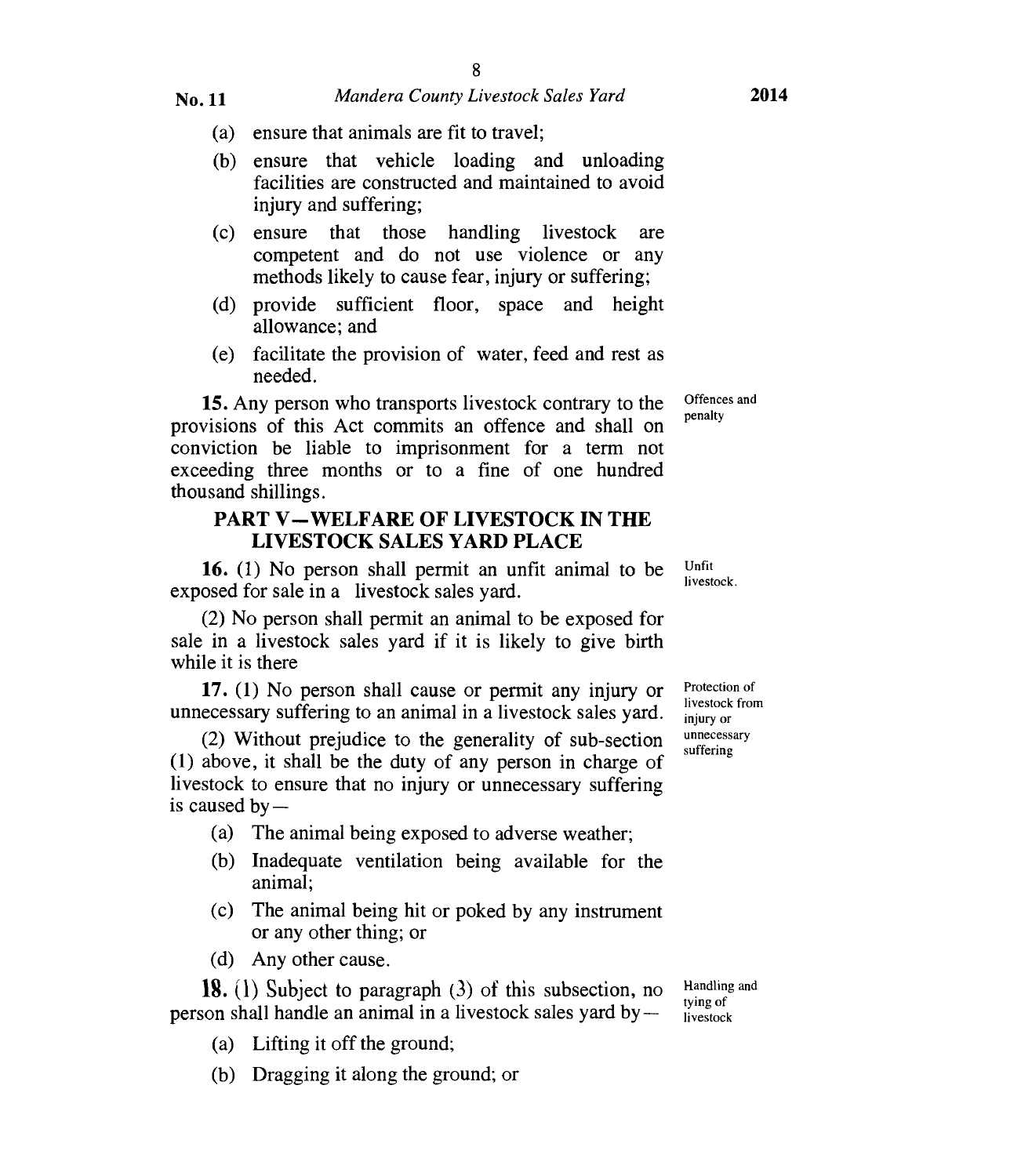#### **2014** *Mandera County Livestock Sales Yard*

(c) Suspending it clear off the ground by the head, neck, ears, horns, legs, feet, tail, fleece or wings.

 $(2)$  No person shall —

(a) Tie up or muzzle any calf; or

(b) Tie any poultry by the neck, leg or wing.

(3) Paragraphs (a) and (b) of subsection (2) shall not prohibit —

- (a) Any poultry being lifted off the ground by the base of both wings; or
- (b) Any poultry being suspended clear off the ground by the legs when they are being weighed;

**19.** (1) No person shall use excessive force to control any livestock in a livestock sales yard.

(2) Subject to paragraph (3) below no person shall use in a livestock sales yard —

- (a) Any instrument which is capable of inflicting an electric shock to control any livestock;
- (b) Any stick, goad or other instrument or thing to hit or prod any calves; or
- (c) Any stick, other than a flat slap stick or a slap marker, non- electric goad or other instrument or thing to hit.
- (d) The prohibition in paragraph (2) (a) above shall not apply to the use of an instrument mentioned in that paragraph on the hindquarters of any cattle over the age of 6 months which are refusing to move forward when there is space for them to do so.

No person shall drive or lead any animal over any ground or floor, the nature or condition of which is likely to cause the livestock to slip or fall.

**20.** (1) It shall be the duty of a livestock sales yard operator to ensure that no animal is kept in a pen, cage or hutch which is unsuitable for the size and species of that animal.

Penning and caging of livestock

(2) Without prejudice to the generality of paragraph (1) above it shall be the duty of a livestock sales yard operator to ensure that—

(a) any pen in which any calves are kept is of sufficient

Control of livestock

**No. 11**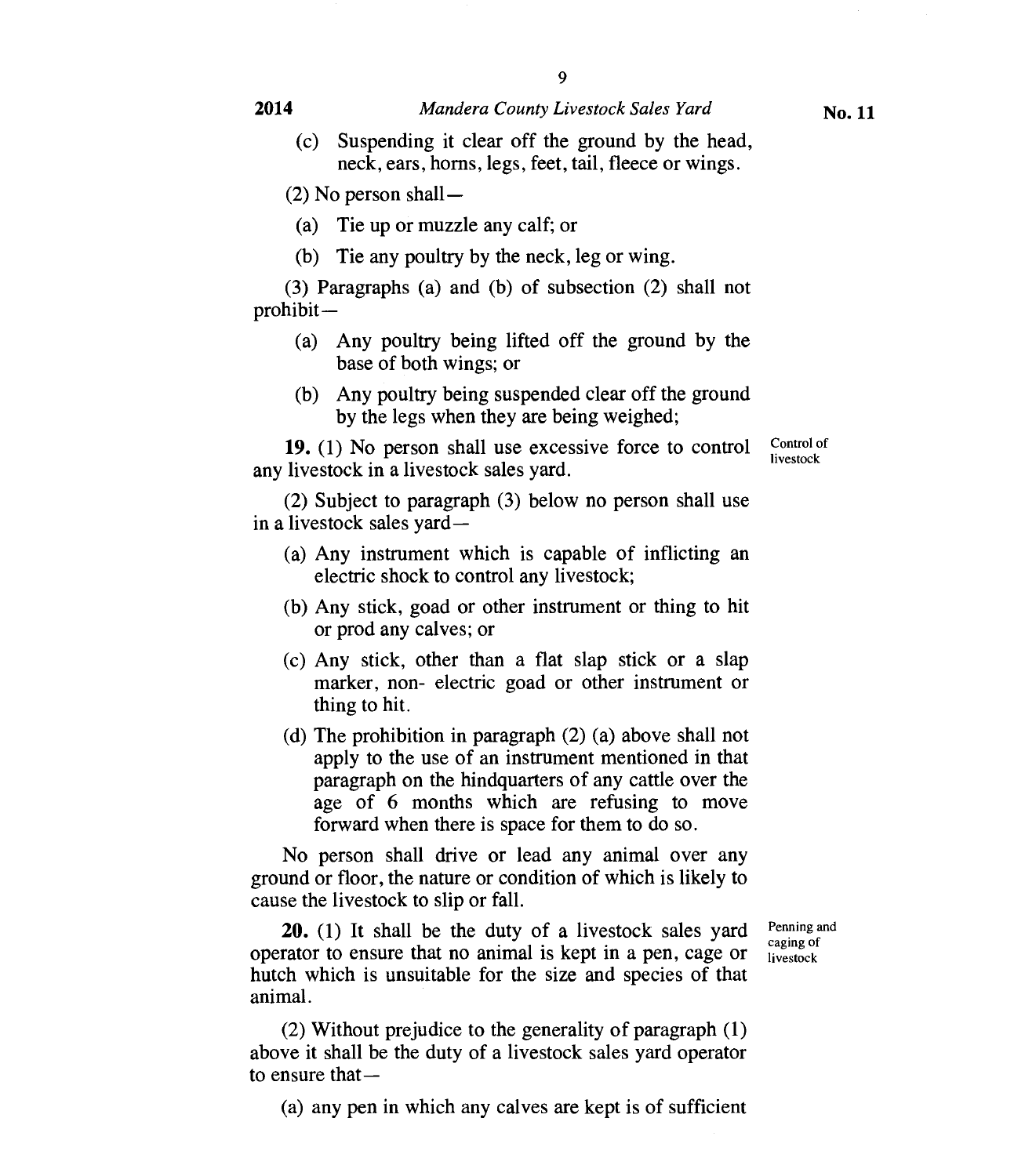size to enable all the calves or pigs kept in it to lie down at the same time;

- (b) any cage or hutch in which any poultry or rabbits are kept —
	- (i) is of such a design as to enable the poultry to stand in their natural position, or, as the case may be, to enable all the rabbits kept in them to sit upright on all four feet without their ears touching the top of the cage or hutch, and
	- (ii) has a door which is of sufficient size to enable the poultry or rabbits (as the case may be) to be placed in, and removed from, the cage or hutch without being caused any injury or unnecessary suffering.

(3) Without prejudice to the generality of paragraph (1) above, it shall be the duty of a livestock sales yard operator to ensure that, within the livestock sales yard —

(a) when livestock are penned —

- (i) those of one species are kept in separate pens from livestock of another species; and
- (ii) they are distributed within the pens, having regard to differences in age and size, so as to avoid unnecessary suffering to them;
- (iii) any fractious animal is kept in a separate pen, cage or hutch from other livestock;
- (iv) livestock are not kept in pens, cages or hutches which are overcrowded:
- (v) adequate provision is made to prevent livestock —
- (vi) escaping from the livestock sales yard, and
- (vii) coming into contact with any aggressive or fractious livestock in the livestock sales yard;
- (viii) a bull is not kept in the same undivided pen in the livestock sales yard as any other animal except that —
	- (ix) bulls which are halter broken may be kept together in the same undivided pen if they are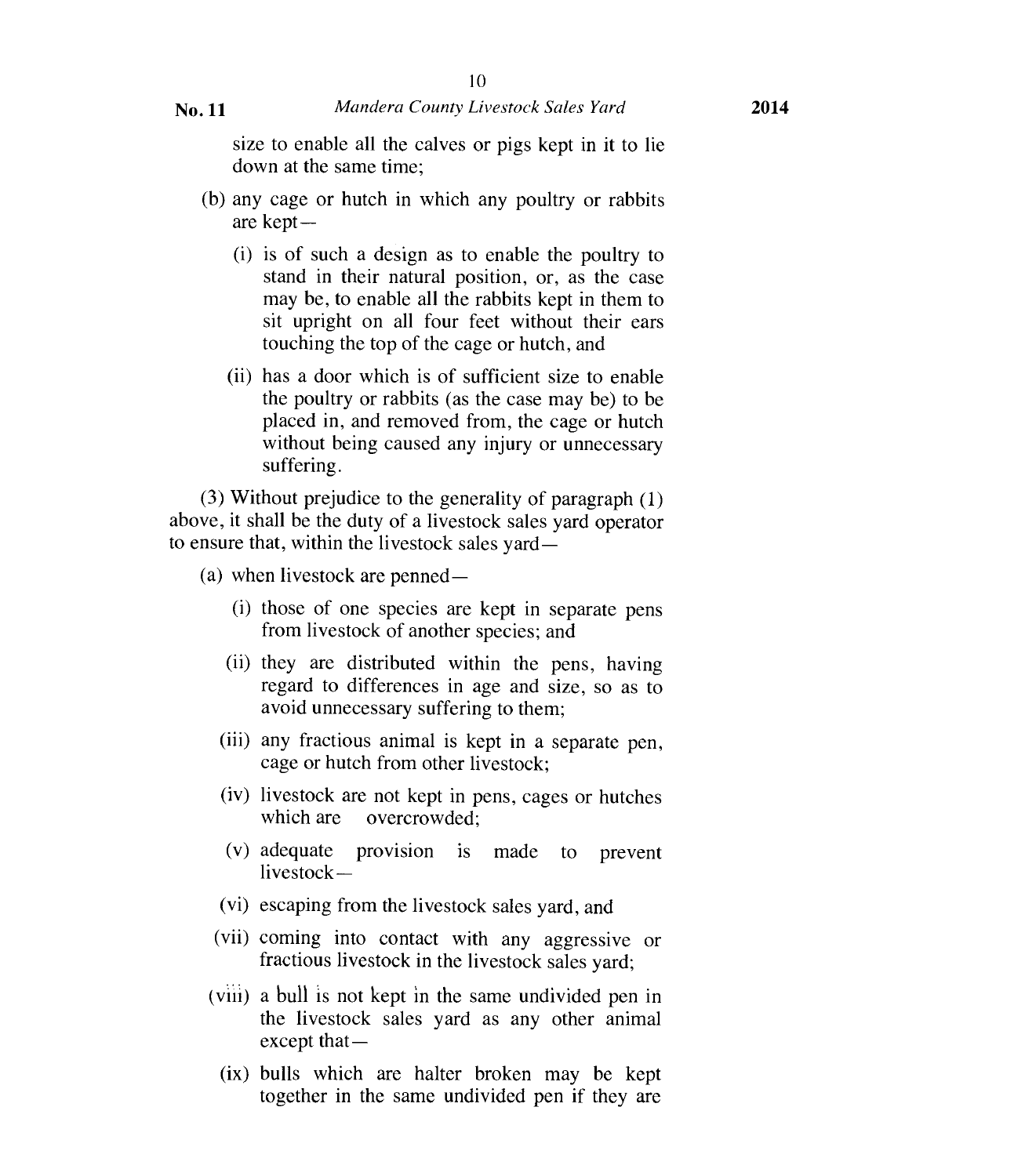- (x) bulls which have been reared together may be kept together in the same undivided pen without being secured by the head or neck; and
- (xi) livestock with young at foot are not kept in the same undivided pen as any other livestock, except where they originate from the same group of livestock and are of a mutually acceptable disposition.

(4) For the purposes of paragraph (3) above, a "fractious animal" is an animal which is likely to cause injury to other livestock.

21. (1) It shall be the duty of the person in charge of an animal to ensure that the animal is provided with an adequate quantity of wholesome water as often as is necessary to prevent it suffering from thirst.

(2) It shall be the duty of the owner of an animal which is kept in a livestock sales yard from one day to the next to ensure that the animal is provided with an adequate quantity of suitable food and with an adequate quantity of water at regular intervals.

22. It shall be the duty of a livestock sales yard operator or other person for the time being in charge of an animal to ensure that—

- (a) adequate lighting is available to enable livestock kept in the livestock sales yard to be inspected and to be fed and watered; and
- (b) an adequate supply of suitable bedding is provided for—
	- (i) any calves, dairy cattle in milk or in calf, goats in milk or in kid; and
	- (ii) any lamb, except a lamb which is kept at the foot of its dam, or goat kids in either case under 4 weeks of age.

**23.** (1) A person shall not bring to a livestock sales yard Restrictions a calf which is less than seven days old or which has an on sale of unhealed navel.  $\qquad \qquad \text{caives}$ 

(2) No person shall bring to a livestock sales yard a calf

Provision of lighting and bedding

Feeding and Watering of livestock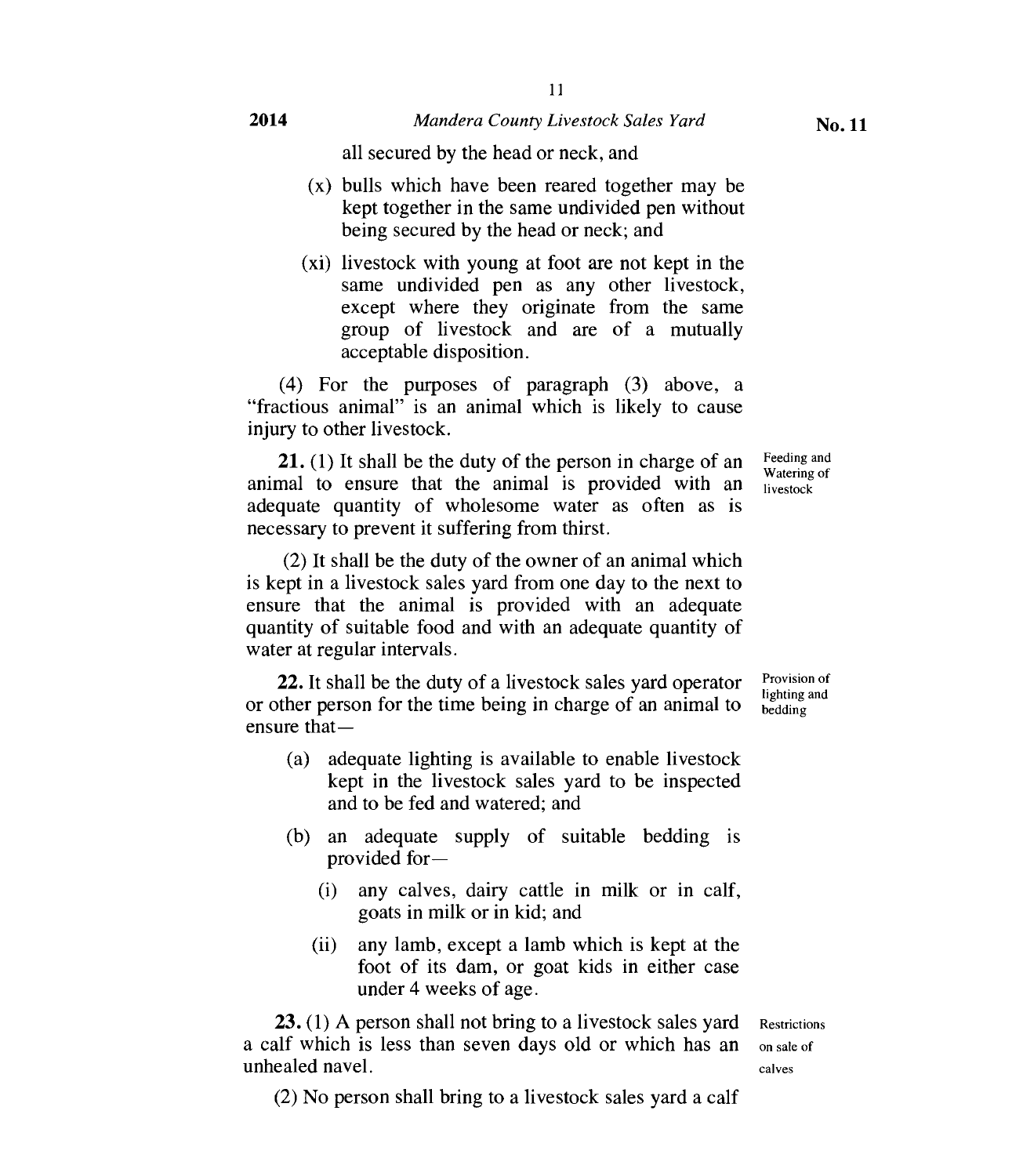#### No. 11 *Mandera County Livestock Sales Yard* **2014**

which has been brought to a livestock sales yard on more than one occasion in the previous twenty-eight days.

(3) No person shall bring a calf to a livestock sales yard unless upon arrival he has furnished the livestock sales yard operator with a written declaration signed by the owner of the calf or his agent

- (a) stating the name and address of the owner of the calf;
- (b) giving details of the identification number of the calf;
- (c) stating that the calf has not been brought to a livestock sales yard before, or, as the case may be, has been brought to a livestock sales yard only once during the previous 28 days; and
- (d) where the calf has been brought to a livestock sales yard once during the previous 28 days, stating the address of that livestock sales yard and the date on which the calf was brought there.

(4) Every declaration furnished to a livestock sales yard operator under paragraph (3) above shall be retained by the livestock sales yard operator for a period of 6 months from the date on which it is furnished to the livestock sales yard operator and the livestock sales yard operator shall, on demand made by an inspector at any reasonable time during that period, produce such declaration and allow a copy of it or an extract from it to be taken.

(5) Where a calf has been sold and before its removal from the livestock sales yard, the livestock sales yard operator shall —

- (a) in the case of a sale by auction, and
- (b) upon request by the purchaser in the case of a sale by private treaty supply to the purchaser of the calf details in writing of
- (c) the identification number of the calf;
- (d) the date of the sale of the calf and the address of the livestock sales yard at which it was sold; and
- (e) where the calf has been brought to a livestock sales yard once within the previous 28 days, the address of that livestock sales yard and the date on which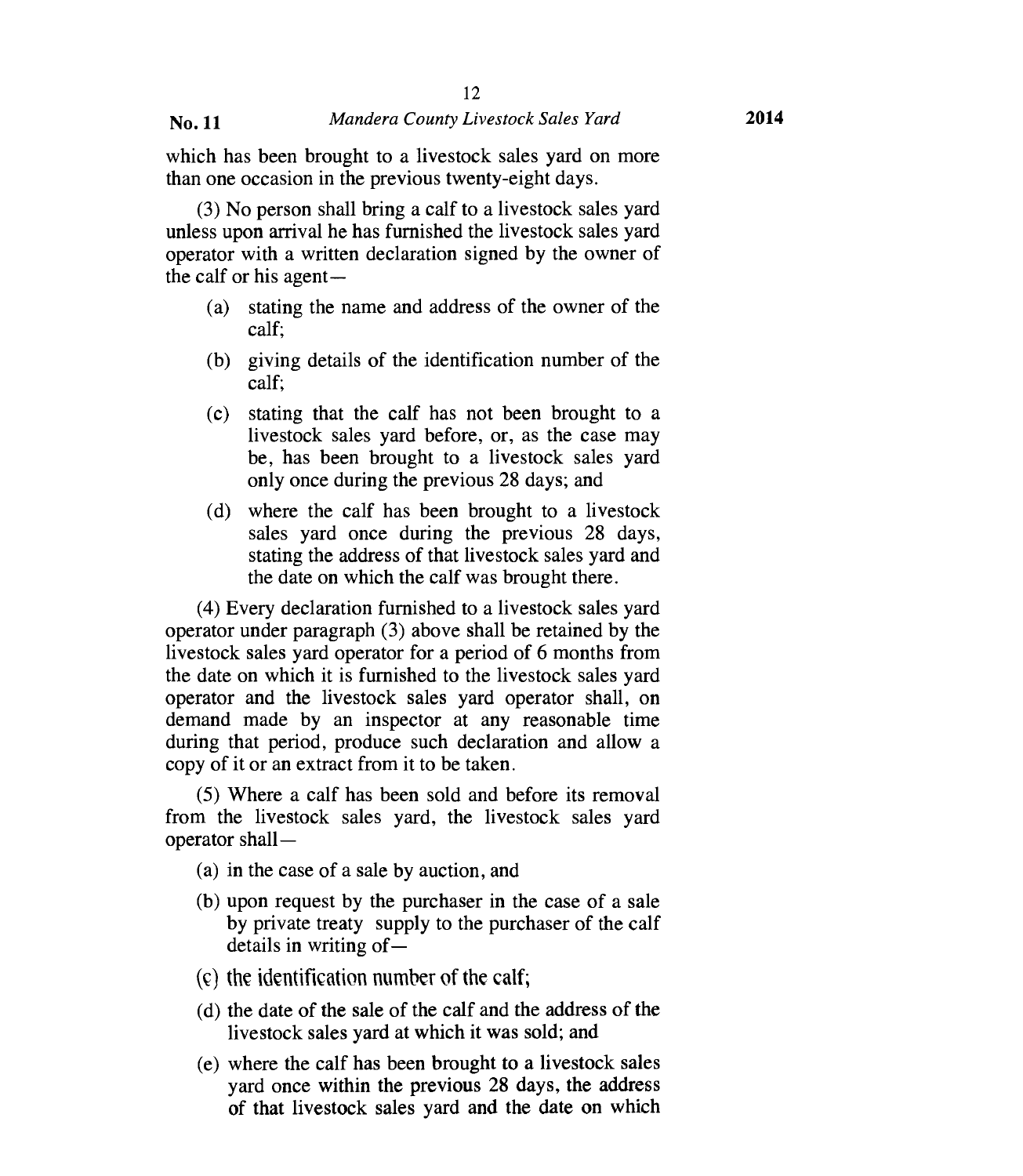the calf was brought there.

- (6) Every livestock sales yard operator shall —
- (a) keep a record of the details supplied to a purchaser of a calf for the purposes of paragraph (5) above and of the name and address of that purchaser;
- (b) retain such record for a period of 6 months from the date on which the details to which the record relates were supplied to the purchaser; and
- (c) produce such record to an inspector on demand being made by him at any reasonable time during that period and allow a copy of it or an extract from it to be taken.

(7) It shall be the duty of the owner of any calf kept in a livestock sales yard on any day, or of his agent, to remove it from the livestock sales yard within 4 hours of the time when the last sale by auction of a calf has taken place on that day.

**24.** (1) Sale of livestock at the livestock sales yard shall Types of sale be conducted either by —

- 
- (a) regular sale where the price of livestock shall be determined by the prevailing livestock sales yard price; or
- (b) sale by auction.
- (2) Where any livestock is put up for sale by auction —
- (a) the date, time and place of every sale shall be advertised in the prescribed manner and such sale shall take place on the date, at the time and at the place so advertised;
- (b) in lots, each lot shall prima facie be deemed to be the subject of a separate contract of sale;
- (c) the particulars or conditions of any sale including the condition whether the sale is subject to a reserve price or not or whether a right to bid is reserved.

(3) If it is stated that the sale be without reserve or to that effect, then it shall not be lawful for the seller or any person employed by him to bid at such sale, or for the auctioneer to take knowingly any such bidding:

Provided that if it is stated that the sale shall be subject to a right for the seller to bid, then it shall be lawful for the